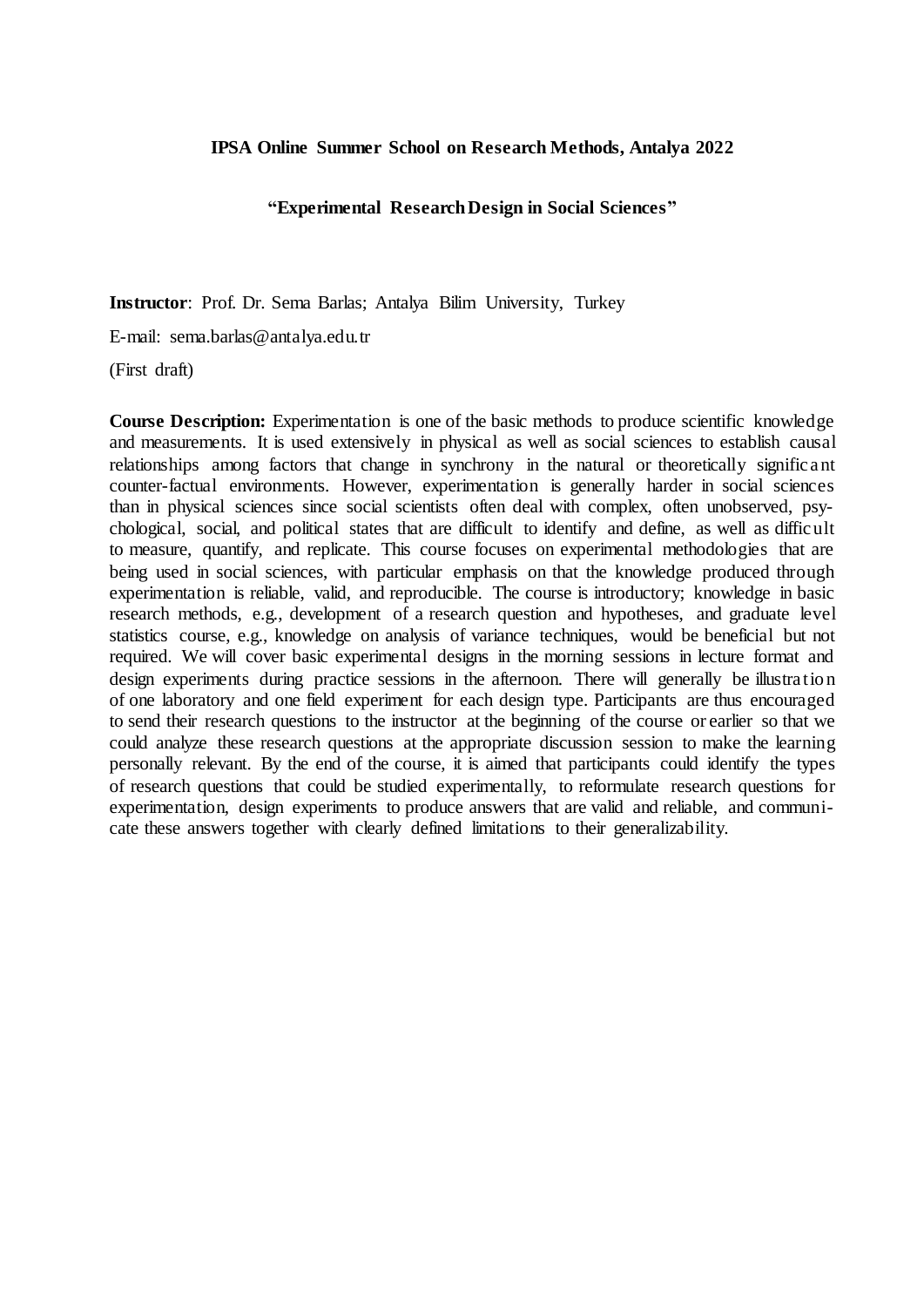## **Schedule:**

Morning sessions are for lectures, the afternoon sessions are for discussions. Assigned readings should be done *before* the respective session.

| Date               | Time                 | <b>Topics</b>                                                                                                                                                    | Assigned Read-<br>ing  |
|--------------------|----------------------|------------------------------------------------------------------------------------------------------------------------------------------------------------------|------------------------|
| Aug. 29,<br>2022   | Morning<br>Session   | Introduction to Experimental Methods:<br>Course Overview  History   Definitions   Bene-<br>fits   Limitation   Basic Concepts   Writing                          | Seltman, Ch 1<br>and 2 |
|                    | Afternoon<br>Session | Practice Session 1                                                                                                                                               |                        |
| Aug. 30,<br>2022   | Morning<br>Session   | Between Subjects Designs:<br>Definition   Logic   Sampling and Assignment<br>of Participants   Measurements   Assumptions<br>Data Analysis                       | Hameleers, et al.      |
|                    | Afternoon<br>Session | Practice Session 2                                                                                                                                               |                        |
| Aug. 31.<br>2022   | Morning<br>Session   | Within Subjects Designs:<br>Definition   Logic   Sampling and Assignment<br>of Participants   Measurements   Assumptions  <br>Data Analysis                      | <b>Barlas</b>          |
|                    | Afternoon<br>Session | Practice Session 2                                                                                                                                               |                        |
| Sept. $1,$<br>2022 | Morning<br>Session   | Nested and Mixed Designs:<br>Definition   Logic   Sampling and Assignment<br>of Participants   Measurements   Assumptions<br>Data Analysis                       | <b>Barlas</b>          |
|                    | Afternoon<br>Session | Practice Session 4                                                                                                                                               |                        |
| Sept. 2,<br>2022   | Morning<br>Session   | <b>Block Designs:</b><br>Definition   Logic   Sampling and Assignment<br>of Participants   Measurements   Assumptions  <br>Data Analysis   Power and Sample Size | t.b.a.                 |
|                    | Afternoon<br>Session | Practice Session 5                                                                                                                                               |                        |

## **General Reading Recommendation:**

Seltman, H. J. (2018). Experimental Design and Analysis - [Link to the Book.](https://www.stat.cmu.edu/~hseltman/309/Book/Book.pdf)